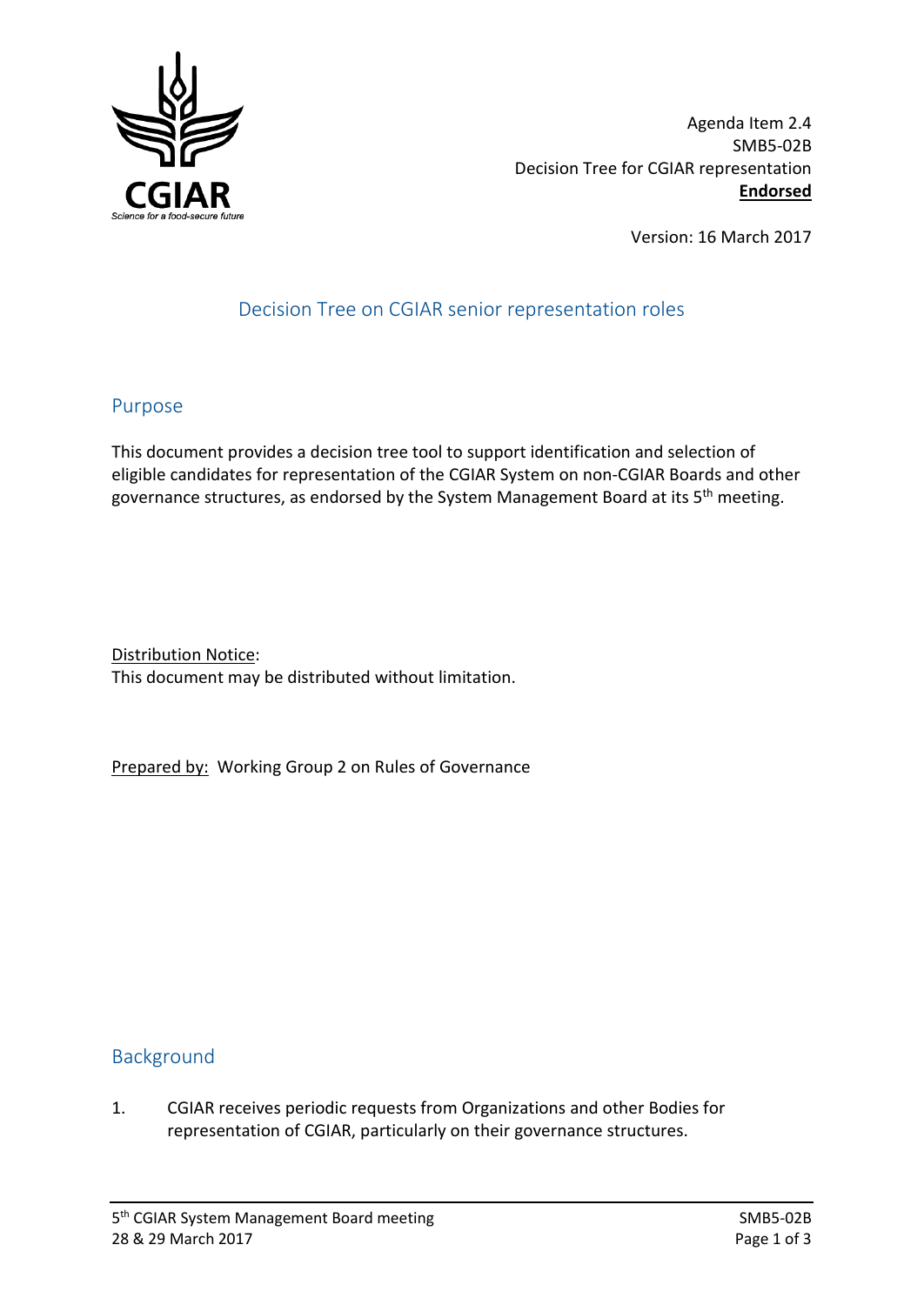- 2. Given the new governance structure within CGIAR, there is a need for improved clarity on the responsibilities and consultation required in the selection of representatives of the CGIAR System in response to such requests.
- 3. A current example of the need for selection of a CGIAR representative for the Global Crop Diversity Trust Executive Board has presented an opportunity to review practices and processes as well as providing an impetus to more clearly define decision-making and criteria.
- 4. The topic was raised with the Board's ad hoc Working Group on Rules of Governance for its strategic consideration and recommended guidance. After intense deliberations, the Working Group concluded that a means to deal with the issue of representation in a generic way, noting that there are many calls on CGIAR to be represented, would be the appropriate way forward.
- 5. A Decision Tree was proposed as a tool for being able to consider the skills needed as well as the boundaries for involvement, to ensure that sufficient independence is preserved in line with the interest of the System at large. It was agreed that a Provisional Decision tree be developed for consideration.
- 6. The Working Group discussed Principles for guiding any selection of representation that would represent the context in which the Decision Tree would be used. The Working Group realizes that some decisions on representation may be more complex than others and that good judgment could be used in finding a suitable solution in a transparent and credible manner. The most comprehensive approach might include all the following steps:
	- o The Chair of the Board consults with the General Assembly on CGIAR representation and allows for proposal of candidates to be considered;
	- $\circ$  The Chair of the Board discusses representation requests and nominations with the System Management Board;
	- o The Chair of the Board always has the option to appoint a small group to assist with identification and evaluation of candidates;
	- o The final decision on selection of CGIAR representation rests with the Chair of the Board;
	- o The Decision Tree should be used at all levels to guide consideration of eligible candidates for representation, to evaluate any candidate put forward for consideration to serve as CGIAR representative, and to be able to explain the final decision to the System Management Board and the General Assembly of Center. The Decision Tree may also be used by individuals considering nomination for representation to be able to reflect on their own suitability.